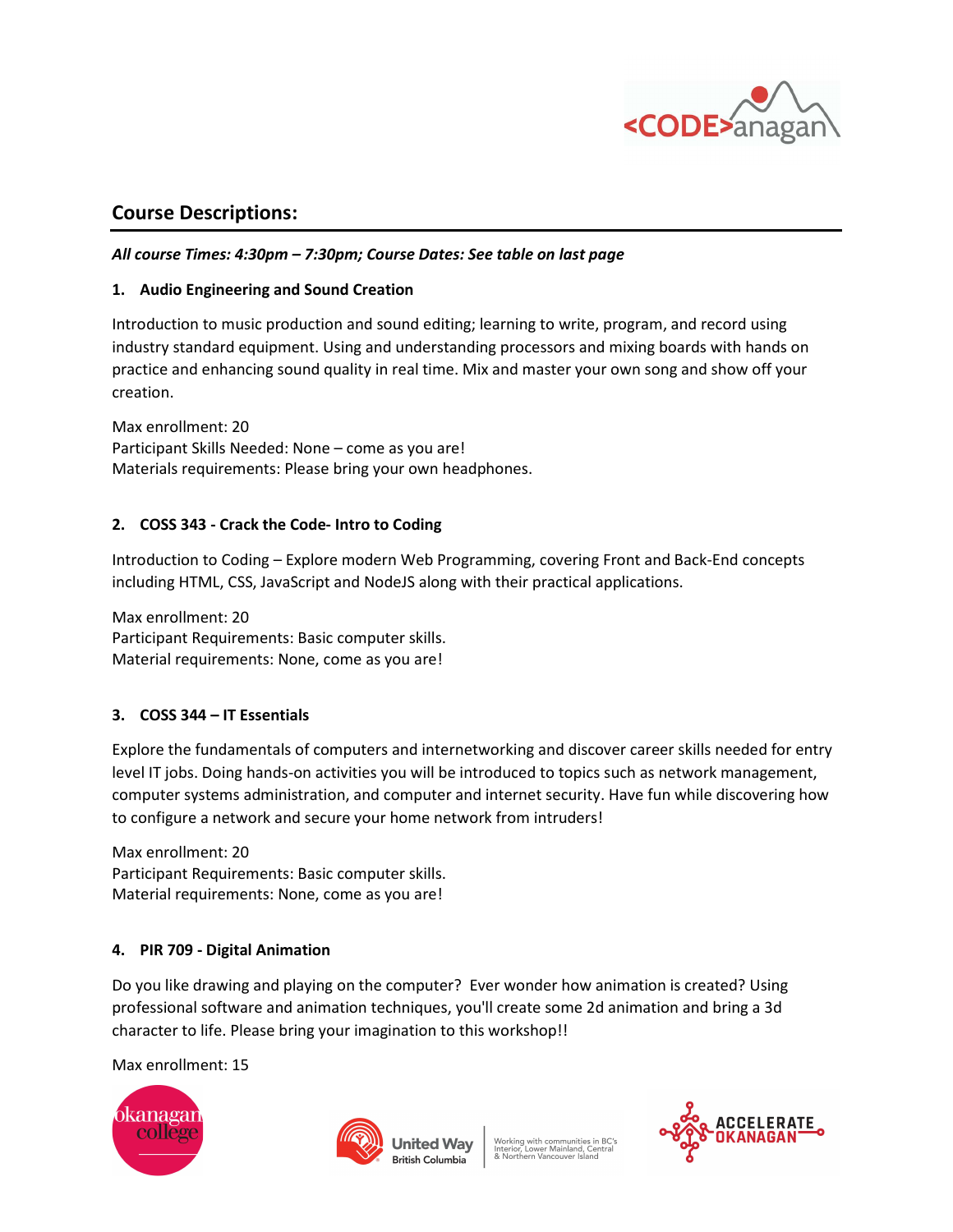

Participant Requirements: Basic computer skills. Material requirements (optional) bring a USB (2GB) to take your animation home with you! Date change: Week 2 Wed/Thurs

#### 5. PIR 689 - 3D Design & Printing

Using industry software and the guided expertise from a seasoned designer and instructor, the students will develop the skills to design their own 3D projects. Easy to follow concepts will be taught and then the students will add their own creativity. There will also be discussions about what 3D printing can be used for and what materials are available. Each student will receive one printed project.

Max enrollment: 15 Participant Requirements: Basic computer skills. Material requirements: None, come as you are!

#### 6. PIR 690 - Android App Development Workshop

In this workshop the students will discover what an app looks like from the back-end. Students will be working hands-on, on the computer to create their own app. We will go over the fundamentals of app programming and the design aspect of app making.

\*\* The apps developed will be compatible and usable with most Android phones and tablets. Apps will be created on a desktop computer in the lab and can be run at home on Windows, Linux, and OSx

Max enrollment: 20 Participant Requirements: Basic computer skills. Material requirements: None, come as you are!

# 7. PIR 691 - Videogame Programming Workshop

The students will explore the fundamentals of videogame programming and design. Working with a 2D engine, students will design their own game from scratch. We will also discuss what the computer science industry looks like and what opportunities there are.

Max enrollment: 20 Participant Requirements: Basic computer skills. Material requirements: None, come as you are!

#### 8. COSS 218 – Websites with Wordpress.com

Discover the WordPress dashboard, create your first post and page, add widgets and sidebars, learn about themes and make your website social media friendly. Leave with a brand-new website you can update yourself, as well as dozens of tips and tricks for using WordPress. No website or programming experience is necessary.





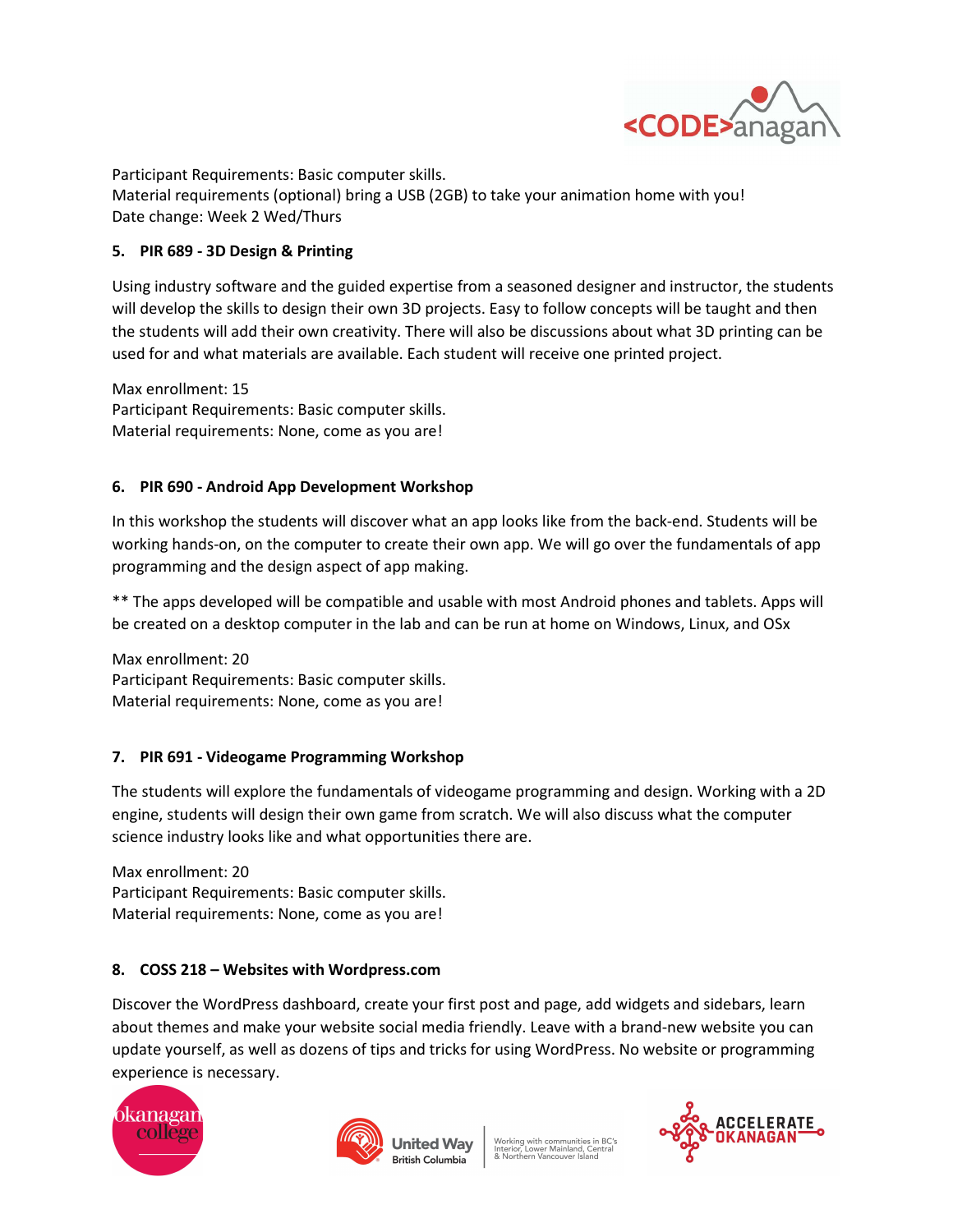

Max enrollment: 20 Participant Requirements: Basic computer skills. Material requirements: None, come as you are!

## 9. COSS 329 - Small Business: Social Media Essentials

Are you struggling with your small business' social media? This course is designed for small business owners wanting to explore on-line marketing and has no idea where to start. You will be introduced to Instagram, Facebook, video stories and more to get you started. You will leave with Facebook business and Instagram accounts, as well as a quick peek at Facebook manager.

Max enrollment: 20 Participant Requirements: Basic computer skills. Material requirements: None, come as you are!

#### 10. Graphic Design - Intro to a Digital Toolkit\*

Graphic design is a critical skill for any marketing professional. Graphic designers creatively adjust, repair and retouch images, build logos, understand print layout, and so much more for a variety of design projects. Students will be introduced to some basic principles and fundamentals of graphic design and its role in the marketing industry. They will then explore software applications within the Adobe Creative Suite (InDesign, Illustrator, and Photoshop) and practice foundational concepts.

\*Subject to minor changes: This course may change slightly (draft copy)

Max enrollment: 20 Participant Requirements: Basic computer skills. Material requirements: None, come as you are!  $4:30 \text{pm} - 7:30 \text{pm}$  (half hour break = 5 hrs) June 1 and 3 (Wed/Friday)





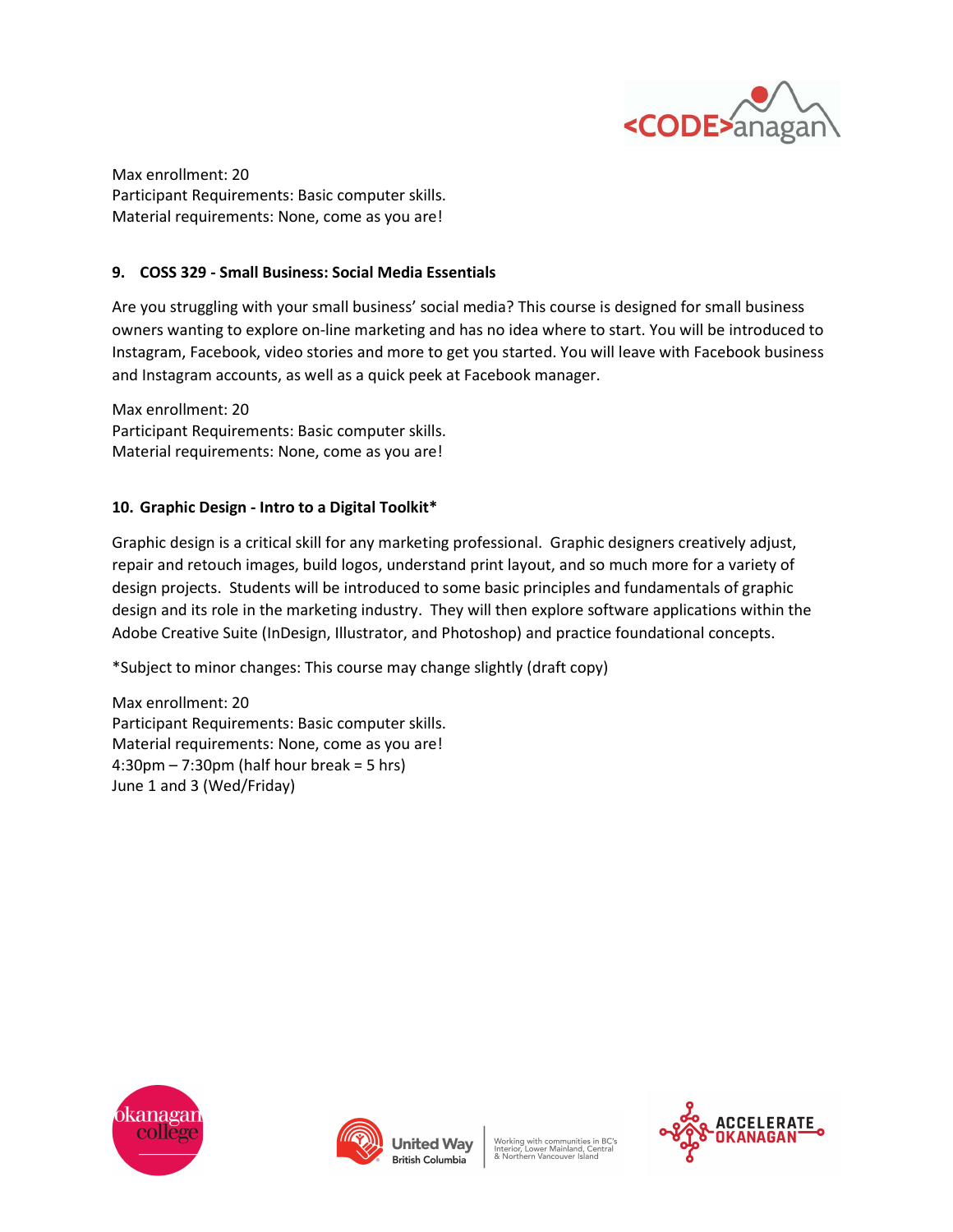

# Workshop choices: (all workshops run 4.30pm-7.30pm)

| <b>Topic</b>             | <b>Virtual (Virt)</b>          | Vernon (V)                   | Kelowna (K)                       | Penticton (P)                               |
|--------------------------|--------------------------------|------------------------------|-----------------------------------|---------------------------------------------|
| 1. Audio Engineering     |                                | a. Mon May 30 <sup>th</sup>  | b. Mon May $16th$ &               | c. Tues May $24th$ &                        |
| and Sound Creation       |                                | & Weds June 1st              | Weds May 18 <sup>th</sup>         | Weds May 25 <sup>th</sup>                   |
| 2. Crack the Code $-$    | a. Tues May $17th$ &           |                              |                                   |                                             |
| Intro to Coding          | Thurs May 19th                 |                              |                                   |                                             |
| 3. IT Essentials         |                                | a. Mon May 16th              |                                   |                                             |
|                          |                                | & Fri May 20 <sup>th</sup>   |                                   |                                             |
| 4. Digital Animation     |                                |                              | a. Weds May 25 <sup>th</sup> &    |                                             |
|                          |                                |                              | Thurs May 26 <sup>th</sup>        |                                             |
| 5. 3D Design & Printing  |                                |                              | Tues May 31 <sup>st</sup> &<br>a. |                                             |
|                          |                                |                              | Thurs June 2 <sup>nd</sup>        |                                             |
| 6. Android App           |                                | a. Weds May 25 <sup>th</sup> |                                   |                                             |
| Development              |                                | & Fri May 27th               |                                   |                                             |
| 7. Videogame             | a. Tues May 24 <sup>th</sup> & |                              |                                   |                                             |
| Programming              | Thurs May 26 <sup>th</sup>     |                              |                                   |                                             |
| 8. Websites with         |                                |                              |                                   | a. Tues May 17 <sup>th</sup> &              |
| Wordpress.com            |                                |                              |                                   | Thurs May 19th                              |
| 9. Small Business: Intro | a. Tues May $31^{st}$ &        |                              |                                   |                                             |
| to social media and      | Thurs June 2 <sup>nd</sup>     |                              |                                   |                                             |
| <b>Mobile Marketing</b>  |                                |                              |                                   |                                             |
| 10. Graphic Design       |                                |                              |                                   | Weds June 1 <sup>st</sup> & Fri<br>June 3rd |